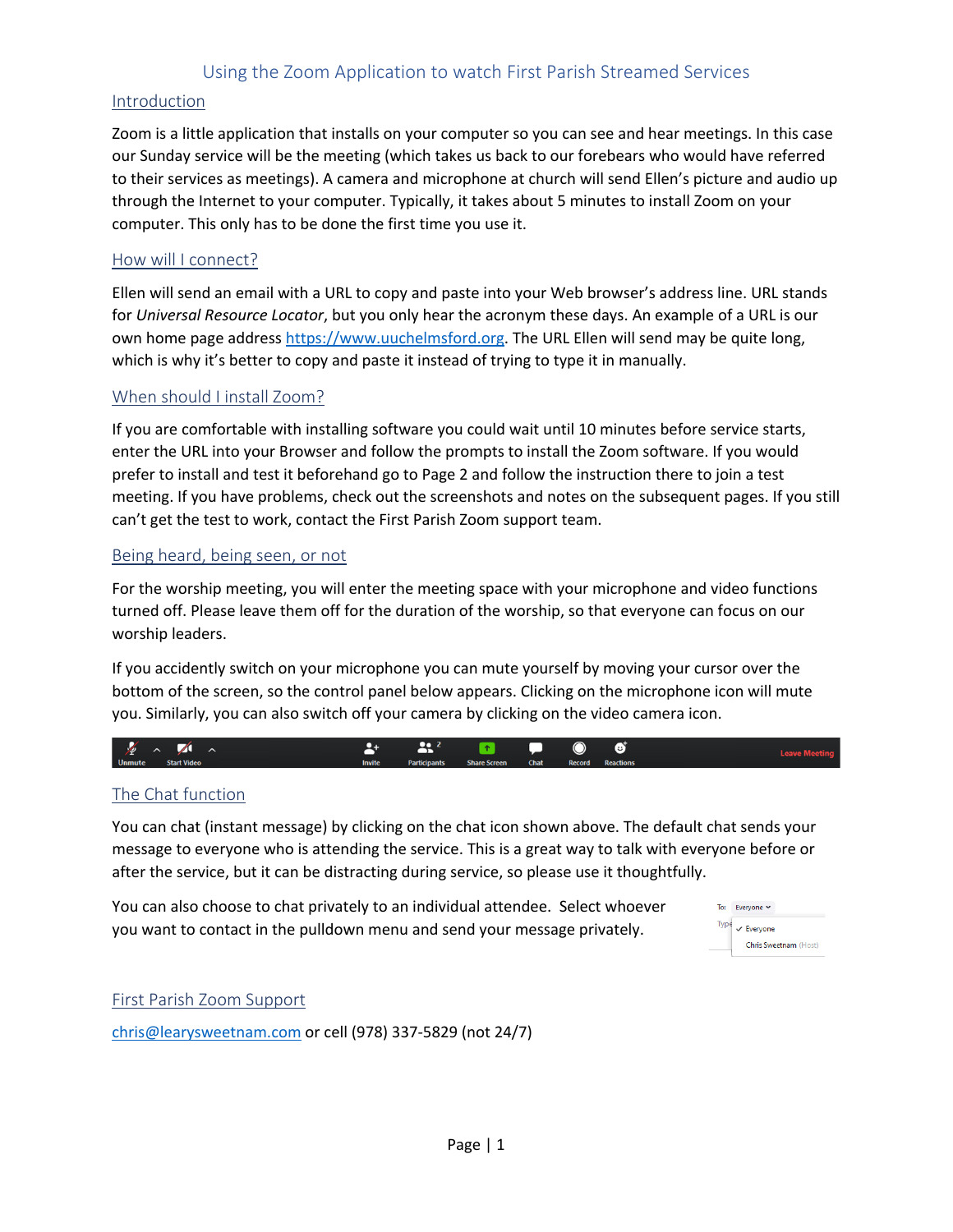# Try Zoom out beforehand using a Test Meeting

#### **Overview**

You can join a test Zoom meeting to familiarize yourself with the Zoom and test your microphone/speakers before joining a Zoom meeting. You can also test your video or audio while in a Zoom meeting.

#### **Instructions**

## Visit http://zoom.us/test.

Click the blue **Join** button to launch Zoom.

When prompted by your browser, click **Open Zoom Meetings**. If you don't have Zoom installed on your computer, follow the prompts to download and install Zoom. You will know it is working if you suddenly see yourself in the window onscreen (assuming you have a camera enabled on your computer).

The test meeting will display a pop-up window to test your speakers. If you don't hear the ringtone, use the drop-down menu or click **No** to switch speakers until you hear the ringtone. Click **Yes** to continue to the microphone test.

If you don't hear an audio reply, use the drop-down menu or click **No** to switch microphones until you hear the replay. Click **Yes** when you hear the replay.

You will then join the test meeting as an attendee.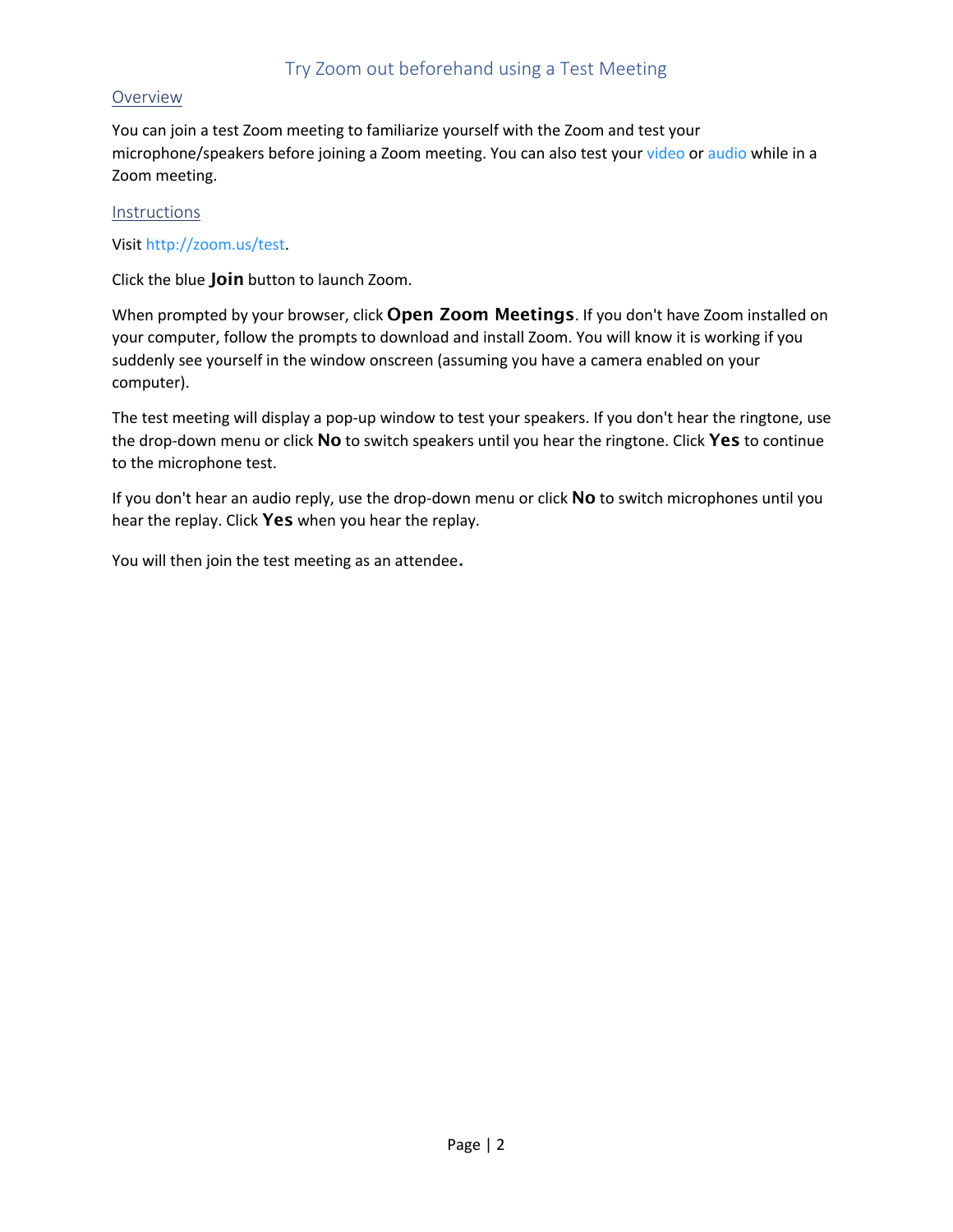## Installation notes for PC Users

After entering the URL that Ellen sends, the first window you should see in your Browser is this.

If the download does not start automatically (and this is usually indicated by a progress bar somewhere in your browser window) click the "download here".

It is possible that some virus protection software will jump in at this point and want reassurance that you know what you are doing. If nothing appears to be happening, minimize your browser window and look behind it to see if there is a prompt from your virus protection.

The download is the installer application. It is not the Zoom application itself – the installer has to be downloaded and then run to install the Zoom application. You may be prompted to select a location where the download will save the installer. Unless you already have hundreds of files

obscuring your desktop – yes, you know who you are - I suggest saving it there.

When the download completes run it by clicking on the installer. Your browser may provide a helpful pointer like the one in the Chrome browser shown here.

If not, look for this icon **The interver you saved the installer and click on it.** 

Later versions of Windows will then ask you for permission to run the installer with a prompt like this. This prompt may be hidden behind an existing window and only make its existence apparent by flashing a Windows icon in the taskbar at the bottom of the desktop.

When the installation is complete the Zoom window for the meeting should

open automatically and prompt you to select whether you want to join w little confusing – it means video of you, not video of the service. So, it's f video". You can easily switch it back on again if you wish once you have out

You may also be prompted to choose between joining with computer audio or by phone. To test computer audio, click on the "Test speaker and Microphone" text. If this works, stick with it. If not choose the phone in option. When you call in by phone you will be prompted to enter the meeting ID and participant ID, which will be shown in the Zoom window on screen.

| ndicated by a progress bar somewhe                  |   |                       |   |
|-----------------------------------------------------|---|-----------------------|---|
| Save As                                             |   |                       | Z |
| $\leftarrow$ $\rightarrow$ $\rightarrow$ $\uparrow$ |   | > This PC > Desktop > |   |
| Organize $\blacktriangleright$<br>New folder        |   |                       |   |
| <b>OneDrive</b>                                     | ۸ | Name                  | ᄉ |
| $\Box$ This PC                                      |   |                       |   |
| <b>3D Objects</b>                                   |   |                       |   |
| Desktop                                             |   |                       |   |

File name: Zoom\_3de13f547ee3d748.exe Save as type: Application (\*.exe)

|            | join with or without video. This is a<br>, it's fine to select "join without |   |
|------------|------------------------------------------------------------------------------|---|
|            | ave changed out of your pajamas.                                             |   |
| Join Audio |                                                                              | × |
|            | <b>Join with Computer Audio</b>                                              |   |
|            | <b>Test Speaker and Microphone</b>                                           |   |
|            |                                                                              |   |

 $\Box$  Automatically join audio by computer when joining a meeting





Documents Downloads

A download should start automatically in a few seconds. If not, download here.